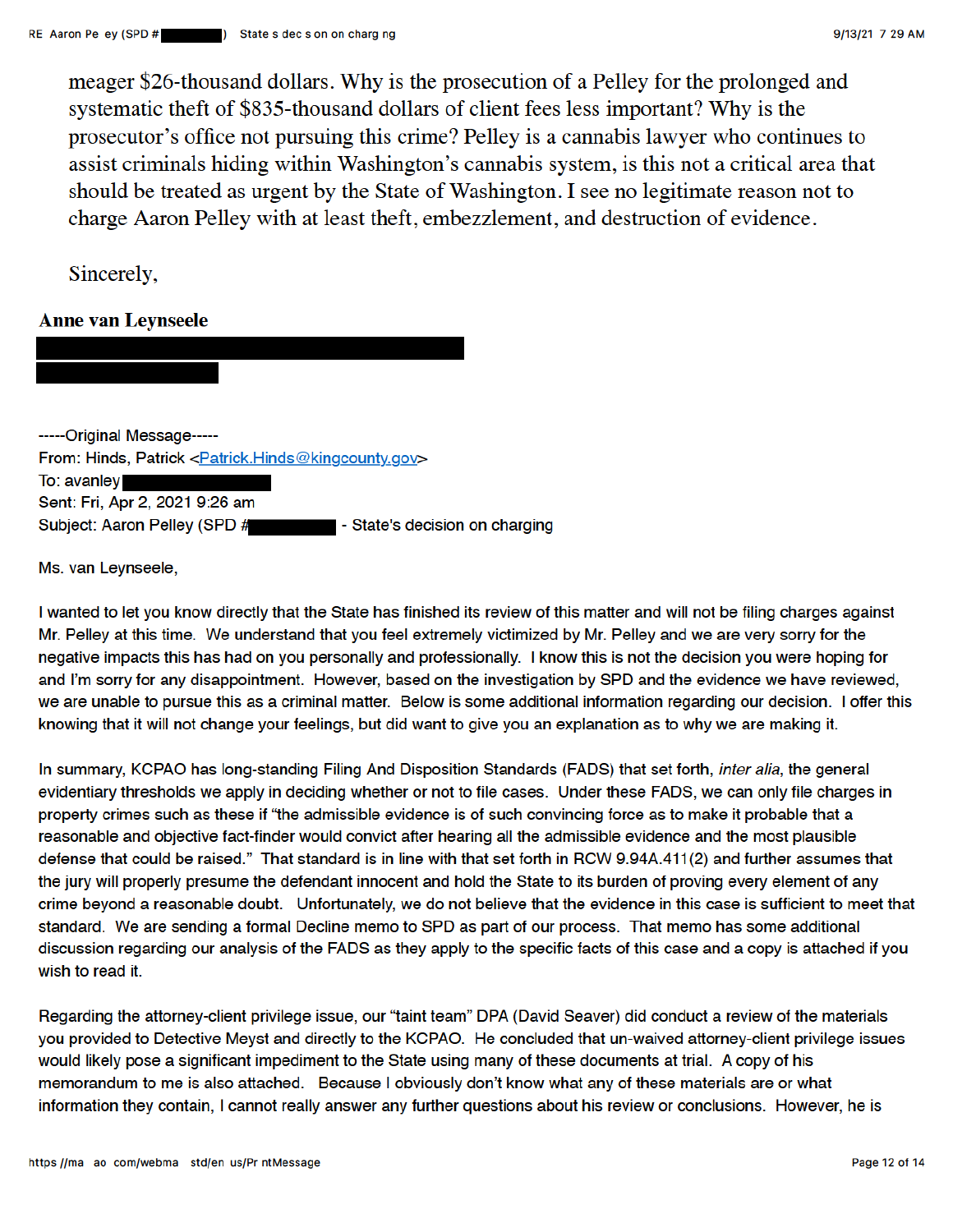willing to speak with you further about his analysis of that particular point if you wish. Having said that, I also must add that while the attorney-client privilege issue is obviously a significant one and certainly played a role in our analysis, we would have reached the same decision even absent that particular concern.

I also wanted to briefly address a few points that you raised in emails that are not necessarily discussed in the decline memo to SPD. First, I know that Judge Armstrong ruled in your favor in the arbitration on a number of key issues that overlap with the potential criminal charges and you indicated a presumption that she would testify to that. However, the findings that she made were under the civil burden of proof and were made in the course of a proceeding that operated with relaxed rules of evidence and without the procedural and constitutional safeguards that apply to a criminal prosecution. Her findings are not binding in any way in the criminal case. And, for a whole host of reasons, the rules of evidence and constitutional and procedural rules would almost certainly preclude Judge Armstrong from being able to testify as to her findings or the basis for them. Second, one of the major concerns that you raised is the damage that Mr. Pelley caused to your firm via copying/deleting electronic files. I read the materials you submitted re: 18 USC 1030. However, that is a federal statute and the KCPAO does not have the ability to prosecute violations of federal law. For State charging purposes, our analysis on those actions is essentially the same as in the attached decline memo. Our conclusion is that, unfortunately, the evidence is such that a jury is unlikely to convict Mr. Pelley of any state charges after hearing his most likely trial defense—that he did not have the criminal intent necessary for a crime because he acted with the belief he had legal authority to do what he did and/or that what happened was a mistake. So while I understand that Mr. Pelley's actions in this regard caused major issues for your firm, it is not something that we can file criminal charges for. Third, you raised the idea of prosecuting Mr. Pelley for perjury. Unfortunately, the crime of perjury is actually extraordinarily difficult to prove, both factually and legally, given the technical requirements of the statute and the caselaw interpreting it. The bulk of Mr. Pelley's statements that you identify as untrue were made in the course of the arbitration and the WSBA investigation. It is doubtful that either would constitute the sort of proceeding in which the making of a false statement would meet the legal requirements for perjury. And even if it did, the evidence does not meet the threshold required by the KCPAO's FADS. Fourth, you also mentioned a transaction involving the wire deposit of money into NWMJ's IOLTA account that was then withdrawn a week later via a cashier's check. You expressed concern that this transaction constituted money laundering. This transaction certainly seems questionable on the surface. However, without more, it is simply suspicious and there is insufficient evidence to establish a violation of the state Money Laundering statute to the level that would make this chargeable under KCPAO's FADS. Finally, you have mentioned that other people have raised concerns with you that Mr. Pelley is using illegal drugs, that he has scared or threatened others, and/or that he continues to engage in unethical and illegal financial transactions. However, unless and until such allegations are reported to law enforcement, investigated, and referred to us, we cannot file charges based on such second-hand information. Nor do these allegations impact our analysis of what has been referred to us. Our decision to decline is based purely on our likely inability to prove the charges. These additional allegations do not impact that analysis.

As noted above, we understand that you feel extremely victimized by Mr. Pelley and we are very sorry for the negative impacts this has had on you personally and professional. We also understand that you are concerned that Mr. Pelley is continuing to commit similar acts in his ongoing practice. None of the above is an indication that we do not believe you, nor is it intended to defend or excuse any unlawful, unethical, or unsavory behavior by Mr. Pelley. Rather, is an effort to be as frank and forthcoming with you as possible regarding the things we have considered in making this decision. Again, I know this is not the decision you were hoping for and I'm sorry for any disappointment.

Please let me know if you would like to retrieve any of the materials that you have submitted to KCPAO and we will make the arrangements for that to happen.

Sincerely,